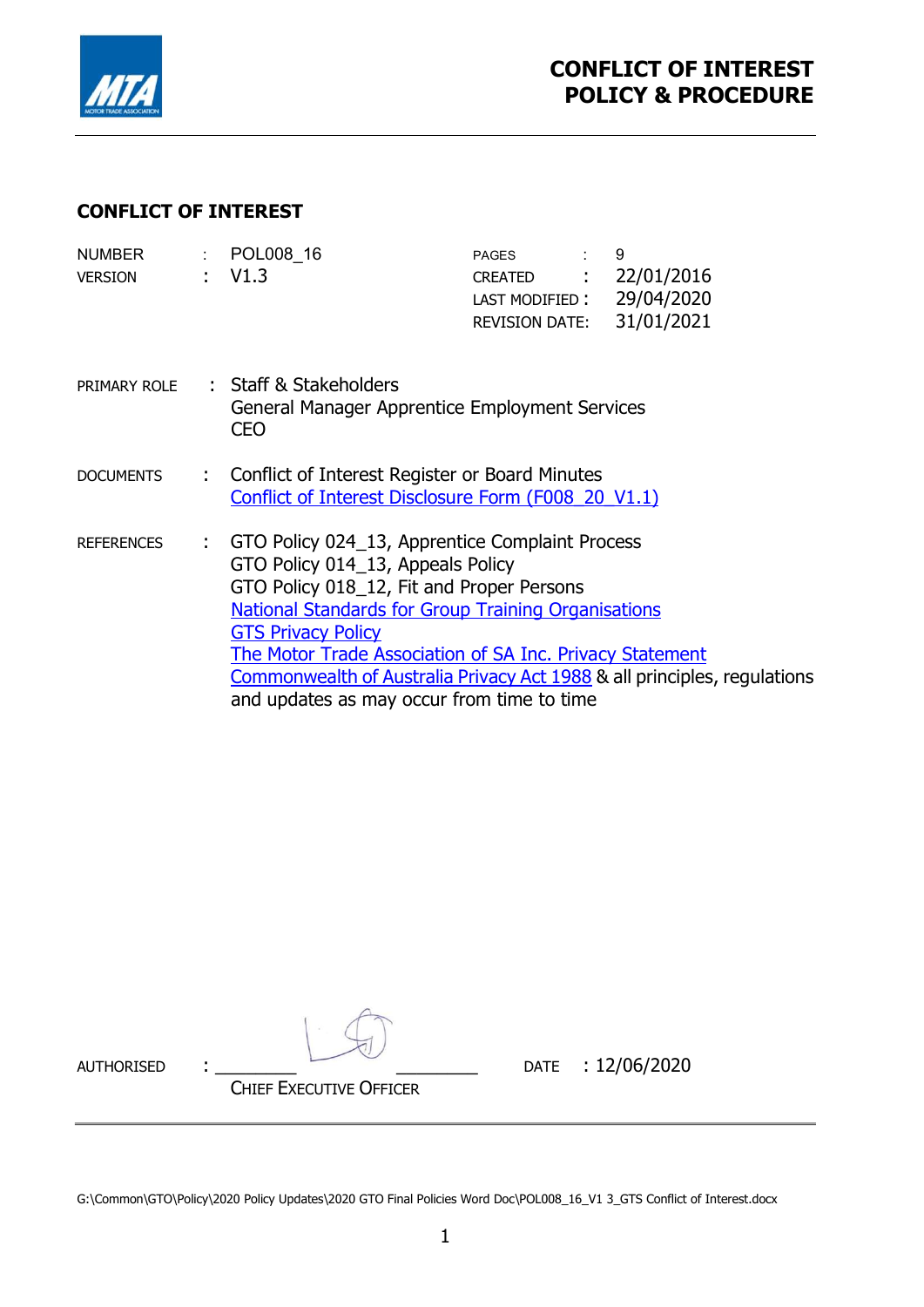

# **CONFLICT OF INTEREST POLICY & PROCEDURE**

# **CONTENT**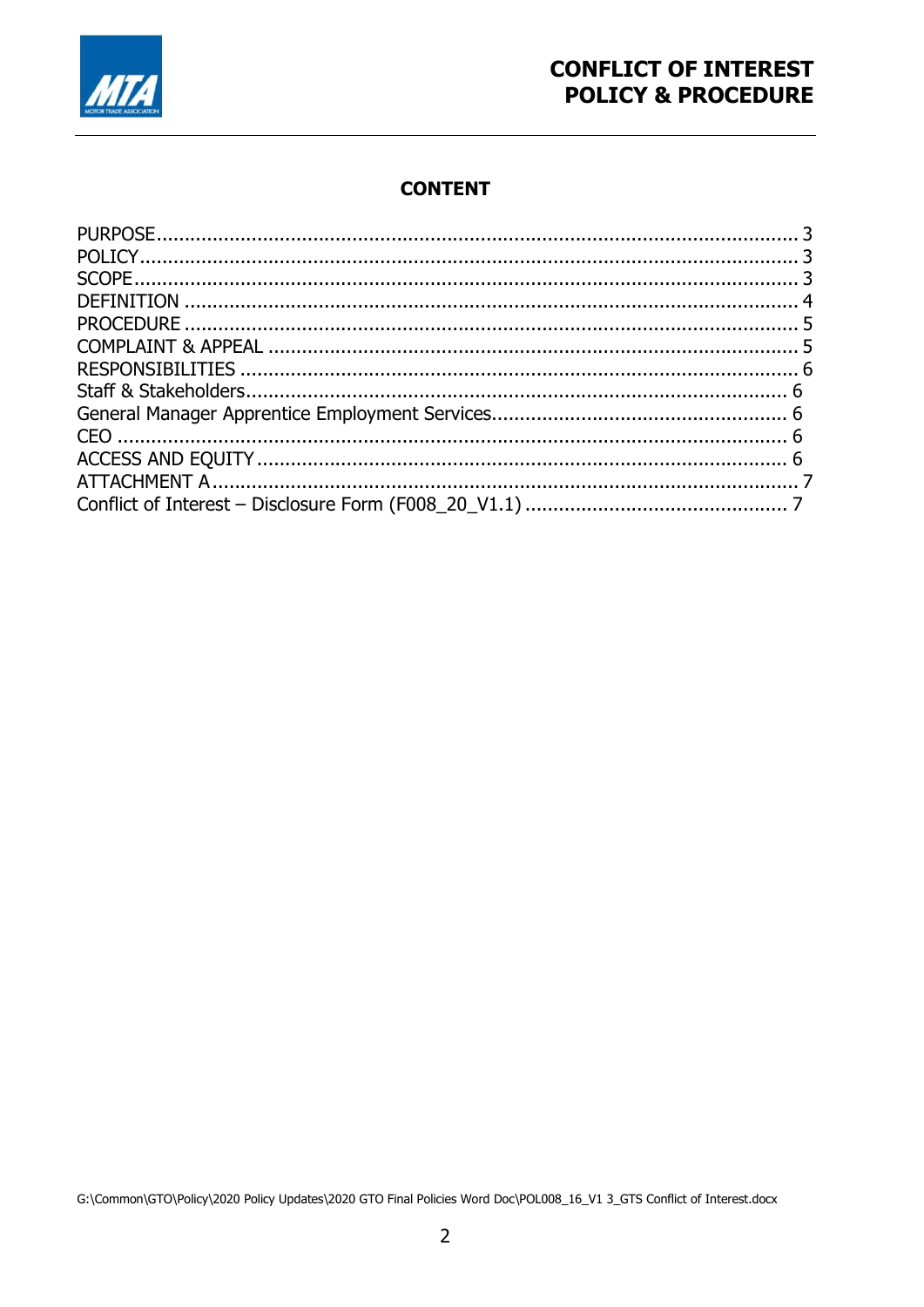

### PURPOSE

Motor Trade Association Group Training Scheme Group Training Organisation (MTA) engages persons as employees who are solely employed by MTA or as contractors who may also conduct work for other persons and entities.

MTA engages consultants and some contractors who will be engaged by other RTOs and businesses.

The purpose of this document is to clearly identify MTA's requirement that all employees or contractors disclose in a timely manner any situation which is or may lead to a conflict of interest with MTA.

**Requirement** The GTO shall ensure that clients and stakeholders have access to a document on how the GTO manages conflict of interest within its group training function and across other functions within the organisation or in related organisations.

### POLICY

It is the policy of MTA to encourage our employees (full and part time)/contractors to avail themselves of all opportunities for professional development.

MTA requires its employees (full and part time)/contractors to advise the CEO of any situation which may or may not lead to a conflict of interest before the employee engages in that situation.

### **SCOPE**

This policy covers all individuals and entities:

- **EXECUTE:** employed by MTA at any full-time equivalency status;
- **EXECONTRALLET CONTRACTLE CONTRACTLE CONTRACTLE CONTRACTLE CONTRACTLE CONTRACTLE CONTRACTLE CONTRACTLE CONTRACTLE**
- **EXECONSUMENT CONSULTATION EXECUTE:**
- service providers engaged by MTA;

and in particular those persons who are:

- **Example 1** members of the Board of Management;
- in a position to influence the decision making process of MTA.

G:\Common\GTO\Policy\2020 Policy Updates\2020 GTO Final Policies Word Doc\POL008\_16\_V1 3\_GTS Conflict of Interest.docx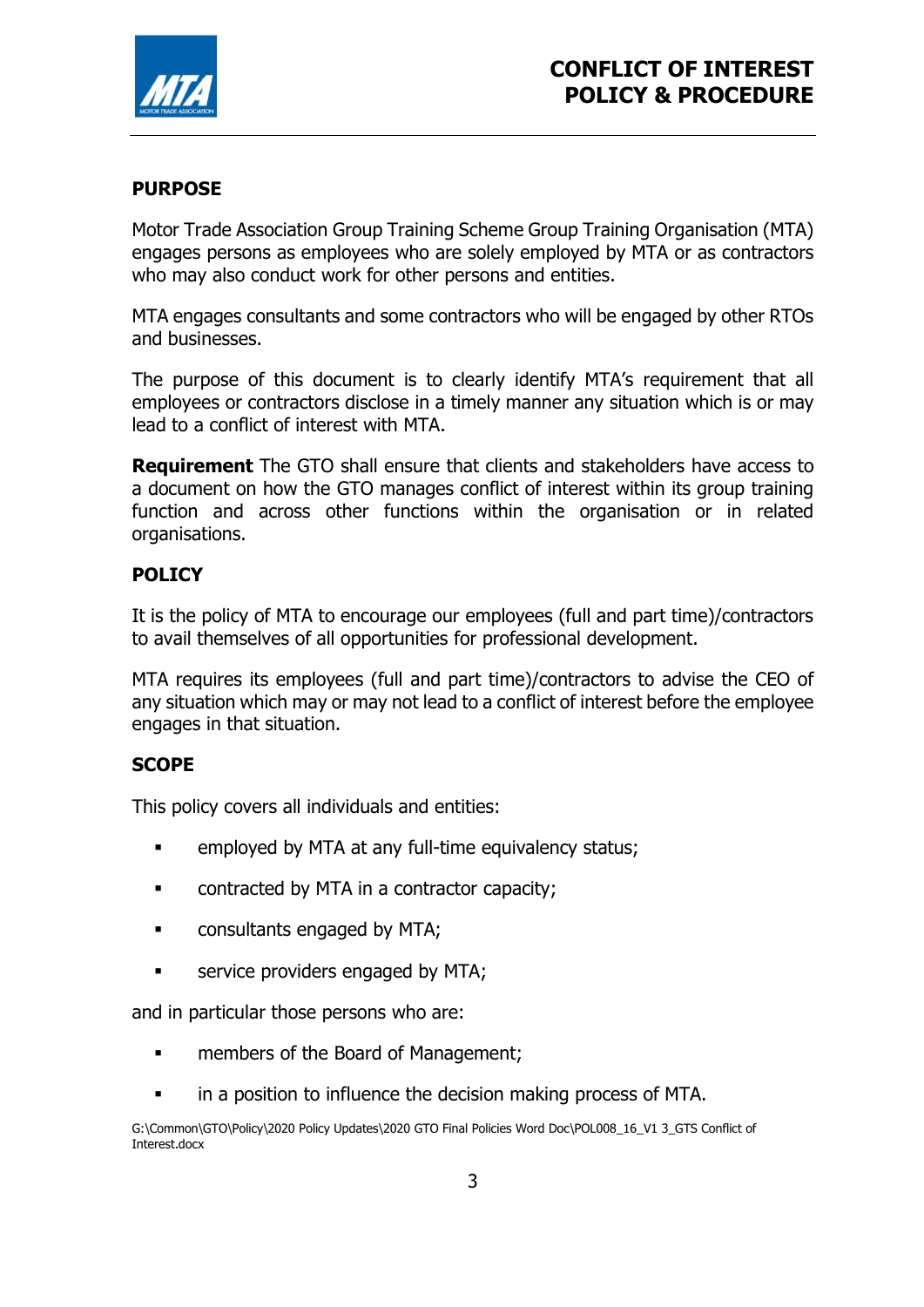

### DEFINITION

A conflict of interest is a situation where an individual's private or extra work/employment interests conflict or appear to conflict with the interests of MTA.

Conflicts of interest may arise in situations where employees/contractors are considering working concurrently with another organisation while in the employment/contract of MTA, or where employees/contractors are considering building a private practice, or joining management committees or directorships of other organisations, government advisory bodies and professional institutions.

#### Also;

Conflict of interest exists when it is likely that an employee or Director could be influenced, or could be perceived to be influenced, by a personal interest in carrying out their duties. Conflicts of interest that lead to biased decision-making may constitute corrupt conduct.

Some related interests that may give rise to a conflict of interest include:

- o financial interest in a matter the Association deals with or having friends or relatives with such an interest;
- $\circ$  personal beliefs or attitudes that influence the impartiality of advice given;
- $\circ$  personal relationships with people that the Association is dealing with that go beyond the level of a professional working relationship; and
- o secondary employment or business interests that compromise the employee/Director.

An individual employee/Director may be the only person aware of the potential for conflict. It is their responsibility to avoid any financial or other interest that could compromise the *impartial* performance of their duties, and to disclose any potential or actual conflicts of interest to their colleagues.

If employee/s or Directors are uncertain whether a conflict exists, they should raise the matter with senior management/the Board for consideration.

To resolve any conflicts of interest that occur, or could occur, a range of options are available, depending on the significance of the conflict. These options include:

o recording the details of the disclosure and taking no further action because the potential for conflict is minimal or can be eliminated by disclosure;

G:\Common\GTO\Policy\2020 Policy Updates\2020 GTO Final Policies Word Doc\POL008\_16\_V1 3\_GTS Conflict of Interest.docx  $\circ$  the employee/Director relinquishing the personal interest; or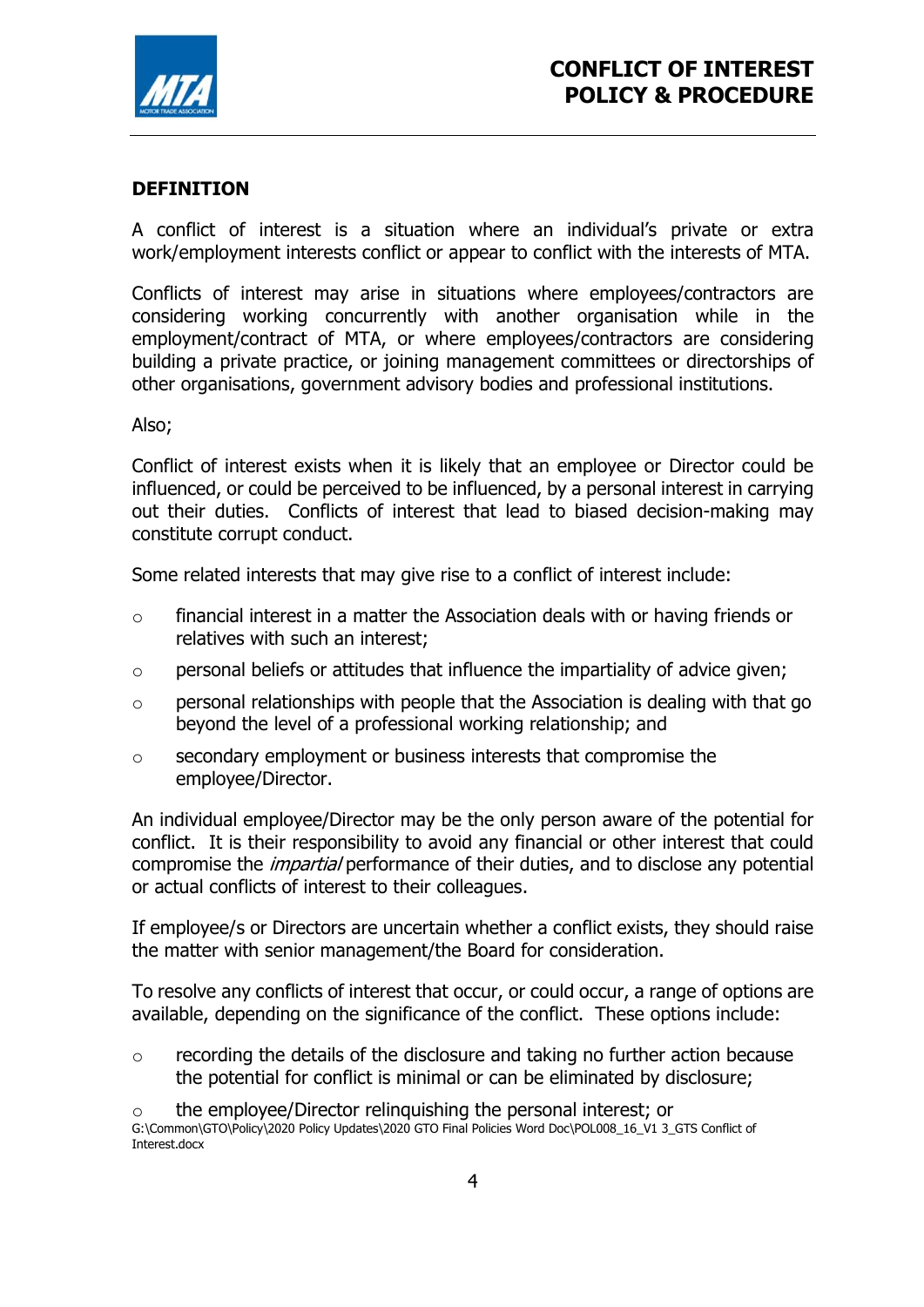

o the Director not participating in any discussion relating to the area of conflict.

### PROCEDURE

All persons employed, contracted and/or engaged by MTA should consider their activities for potential conflict of interest.

If an employee/contractor identifies the potential for a conflict of interest they are to advise the General Manager Apprentice Employment Services in writing by completing the Conflict Of Interest - Disclosure Form (Attachment A) immediately and before taking up the offer.

The General Manager Apprentice Employment Services will within 24 hours of receiving such an advice discuss the situation with the CEO and give a decision as to MTA's position in this regard.

An employee found to be engaged in - and to have not declared an activity that they could reasonably have considered as - and/or that is determined by the CEO to be in conflict with the interests of MTA - may be subject to disciplinary action.

A contractor or consultant found to be engaged in - and to have not declared an activity that they could reasonably identify as - and that is determined by the CEO to be in conflict with the interests of MTA - may be subject to termination of contract.

If an individual is unsure if an activity is potentially in conflict with MTA's interests they should speak with the General ManagerApprnetice Employment Services.

### COMPLAINT & APPEAL

If the employee is not satisfied with the CEO's decision they are entitled to appeal as follows:

**i** in the first instance to the CEO for reconsideration;

or

commence the appeal process as documented in Appeal Process Policy.

G:\Common\GTO\Policy\2020 Policy Updates\2020 GTO Final Policies Word Doc\POL008\_16\_V1 3\_GTS Conflict of Interest.docx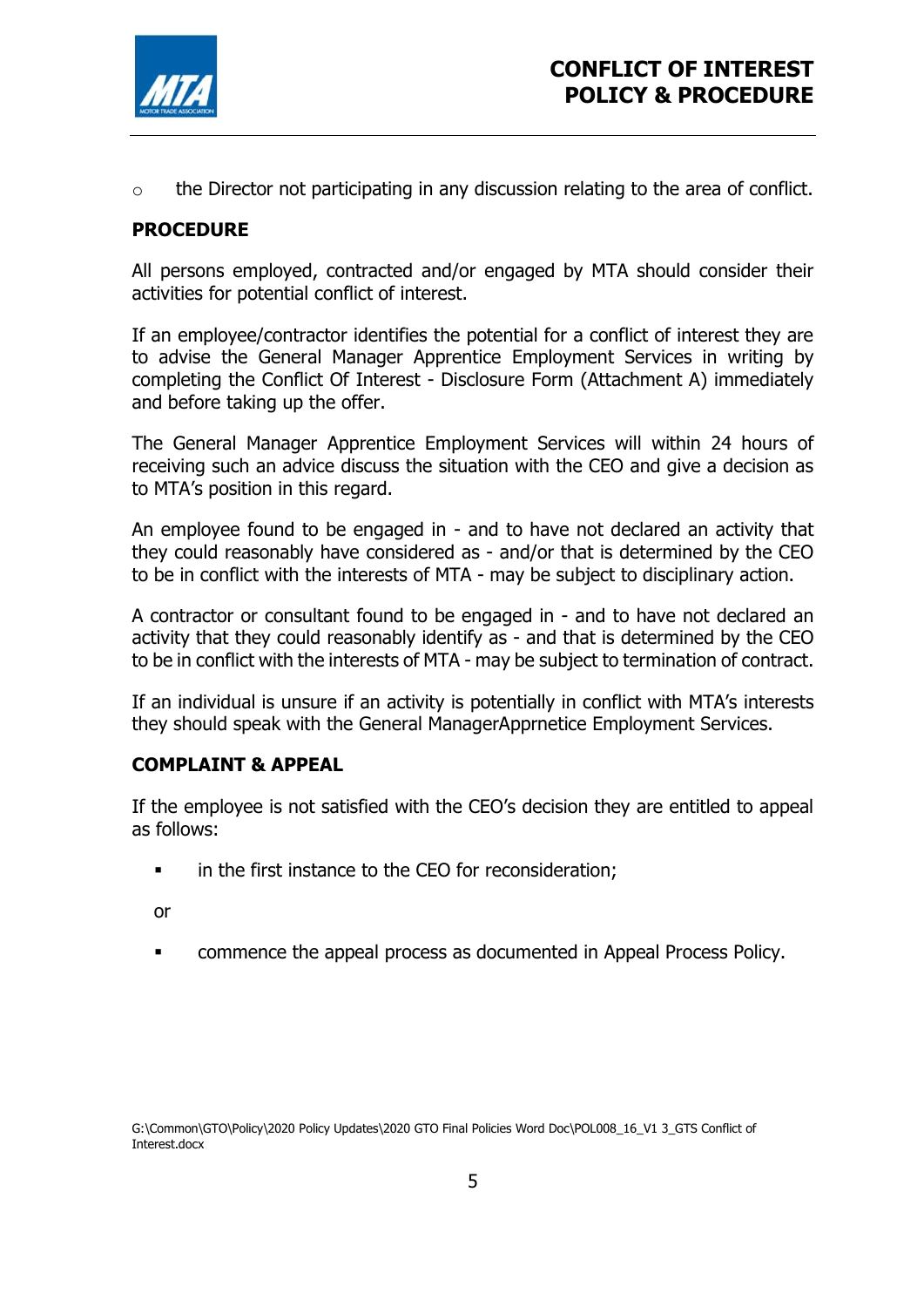

#### RESPONSIBILITIES

### Staff & Stakeholders

It is the responsibility of all MTA employees/contractors to investigate extra curricula activities fully and to bring any potential conflict of interest situation to the attention of the General Manager Apprentice Employment Services.

If an employee/contractor is unsure they should speak with the General Manager Apprentice Employment Services.

Note a breach of this policy may result in disciplinary action to the extent of dismissal or termination of contract.

#### General Manager Apprentice Employment Services

General Manager Apprentice Employment Services is to cooperate with the CEO in making a final decision.

Where the General Manager Apprentice Employment Services identifies a potential or real conflict of interest for themselves, they must report the matter to the CEO.

#### **CEO**

It is the responsibility of the CEO to make fair and reasonable determinations in regards to potential conflicts of interests.

#### ACCESS AND EQUITY

It is the policy of MTA GTS to ensure an environment that is, as a minimum, aligned with State and Federal legislation:

MTA GTS commits to providing a safe and equitable environment through zero tolerance of any form of harassment, bullying, discrimination and/or racial vilification.

For further information refer to MTA GTS Access, Equity & Fairness Policy POLO13\_13.

G:\Common\GTO\Policy\2020 Policy Updates\2020 GTO Final Policies Word Doc\POL008\_16\_V1 3\_GTS Conflict of Interest.docx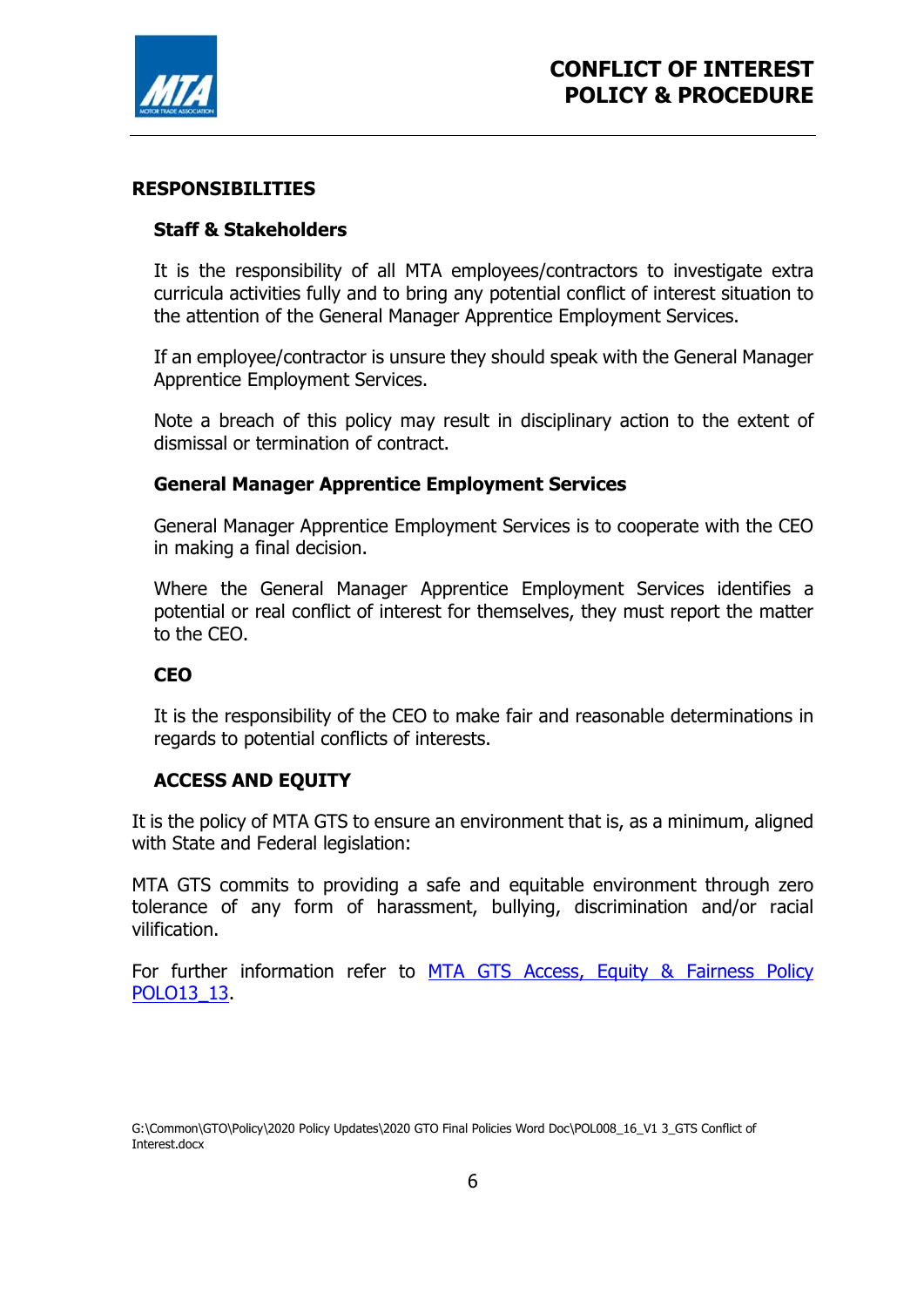

## ATTACHMENT A

Conflict of Interest – Disclosure Form (F008\_20\_V1.1)

# CONFLICT OF INTEREST – DISCLOSURE FORM

| Employee's Surname: |  |
|---------------------|--|
| Given name/s:       |  |
| Job Title:          |  |

Manager's Name:

\_\_\_\_\_\_\_\_\_\_\_\_\_\_\_\_\_\_\_\_\_\_\_\_\_\_\_\_\_\_\_\_\_\_\_\_\_\_\_\_\_\_\_\_\_\_\_\_\_\_\_\_\_\_\_\_\_\_\_\_\_

\_\_\_\_\_\_\_\_\_\_\_\_\_\_\_\_\_\_\_\_\_\_\_\_\_\_\_\_\_\_\_\_\_\_\_\_\_\_\_\_\_\_\_\_\_\_\_\_\_\_\_\_\_\_\_\_\_\_\_\_

\_\_\_\_\_\_\_\_\_\_\_\_\_\_\_\_\_\_\_\_\_\_\_\_\_\_\_\_\_\_\_\_\_\_\_\_\_\_\_\_\_\_\_\_\_\_\_\_\_\_\_\_\_\_\_\_\_\_\_\_\_

\_\_\_\_\_\_\_\_\_\_\_\_\_\_\_\_\_\_\_\_\_\_\_\_\_\_\_\_\_\_\_\_\_\_\_\_\_\_\_\_\_\_\_\_\_\_\_\_\_\_\_\_\_\_\_\_\_\_\_\_\_\_

\_\_\_\_\_\_\_\_\_\_\_\_\_\_\_\_\_\_\_\_\_\_\_\_\_\_\_\_\_\_\_\_\_\_\_\_\_\_\_\_\_\_\_\_\_\_\_\_\_\_\_\_\_\_\_\_\_\_\_\_\_\_

\_\_\_\_\_\_\_\_\_\_\_\_\_\_\_\_\_\_\_\_\_\_\_\_\_\_\_\_\_\_\_\_\_\_\_\_\_\_\_\_\_\_\_\_\_\_\_\_\_\_\_\_\_\_\_\_\_\_\_\_\_\_\_

Describe the private interests that have the potential to impact on your ability to carry out, or be seen to carry out, your official duties impartially and in the organisations interest. (Describe your private interests and/or associations)

Describe the expected roles/duties you are required to perform.

(Describe the duties you are required to perform)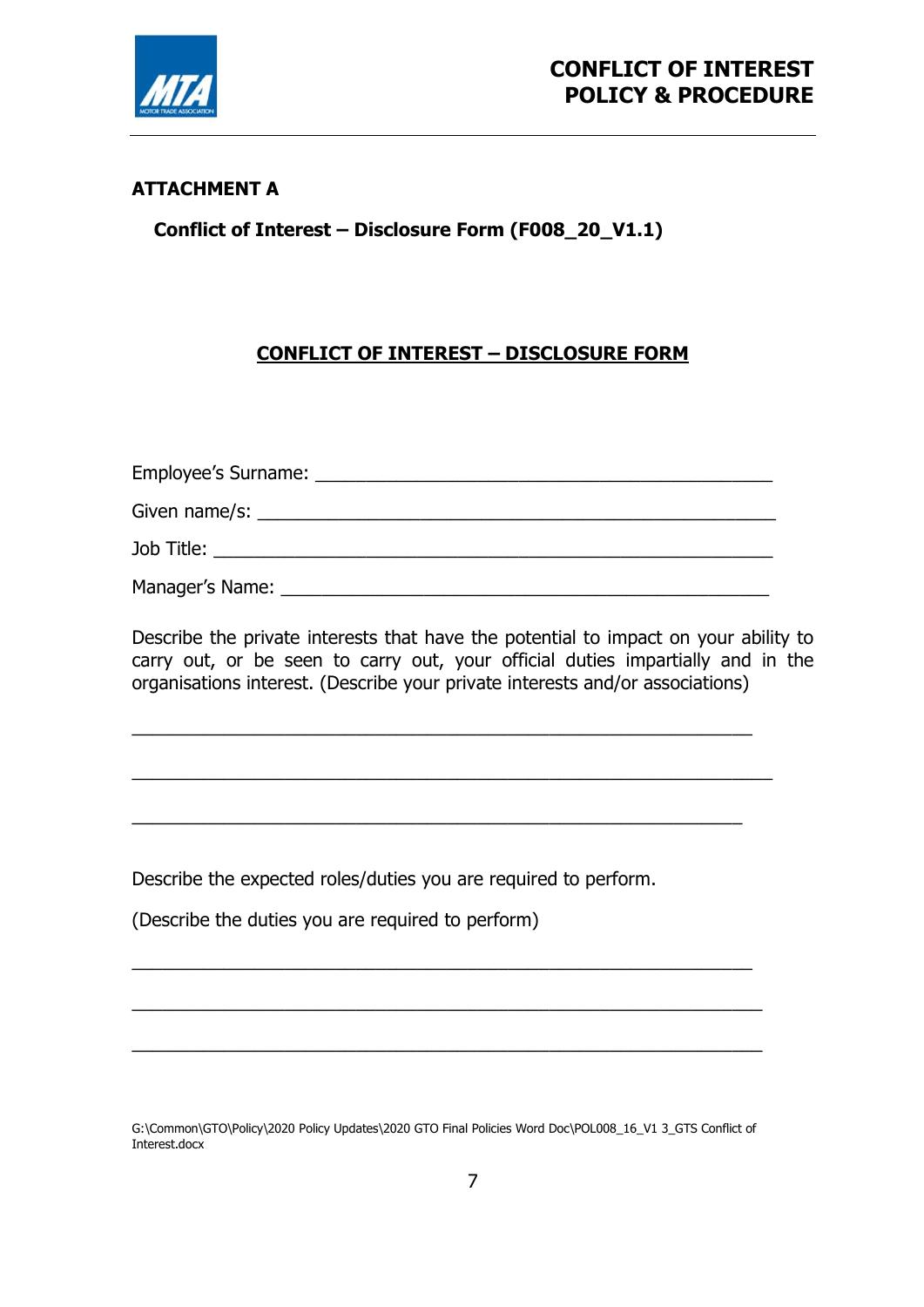

The conflict of interest has been identified as: (Please select one of the following)

| Non-pecuniary interest           |  |
|----------------------------------|--|
| A real conflict of interest      |  |
| An apparent conflict of interest |  |
| A potential conflict of interest |  |
| Pecuniary interest               |  |

Forward the completed form to the General Manager Apprentice Employment Services.

### Employee Declaration

I declare that the above details of my private interests are correct to the best of my knowledge and am aware of my responsibilities to take reasonable steps to avoid any real or apparent conflict of interest in connection with my employment and to advise the General Manager Apprentice Employment Services of any relevant changes in my personal circumstances.

Signature: \_\_\_\_\_\_\_\_\_\_\_\_\_\_\_\_\_\_\_\_\_\_\_\_\_\_\_\_\_\_\_\_\_\_\_\_\_\_\_\_\_

Date: